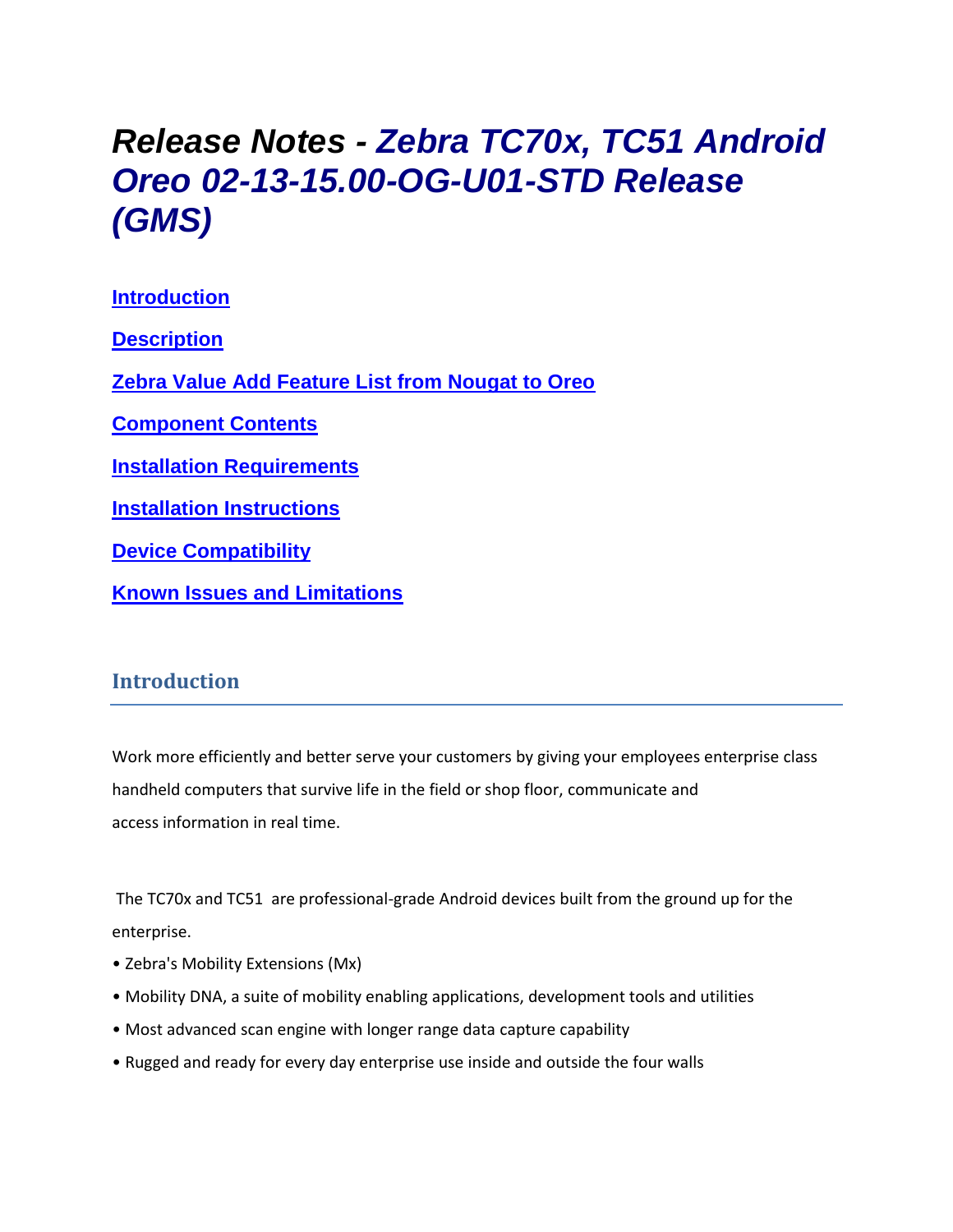02-13-15.00-OG-U01-STD (GMS) is the first Android Oreo release to support TC70x and TC51. The software update for TC70x and TC51 will deliver fixes, updated security and many feature enhancements listed in the next sections. This release documentation contains the details of the OS release – features, instructions, component details, part numbers supported and known issues/limitations.

# <span id="page-1-0"></span>**Zebra Value Add Feature List from Nougat to Oreo**

| <b>Components</b>                 | <b>New Features</b>                                                                                                                                                       | <b>Comments</b>                                                                                                                                      |
|-----------------------------------|---------------------------------------------------------------------------------------------------------------------------------------------------------------------------|------------------------------------------------------------------------------------------------------------------------------------------------------|
| Scanner                           | 1. Differentiate GS1 Datamatrix<br>and GS1 QR Code<br>2. Digimarc decoding<br>3. Character Set selection<br>4. Basic MultiBarcode Support<br>5. PRESS AND SUSTAIN AimType |                                                                                                                                                      |
| Wi-Fi                             | EAP-PWD authentication support.                                                                                                                                           |                                                                                                                                                      |
| Zebra Software<br>License Manager |                                                                                                                                                                           | ZSL manages licensing for MTW, EB 2.0 and<br>above. ZSL does not manage the licensing of the<br>WFC-Voice client.                                    |
| Smart MU                          |                                                                                                                                                                           | SmartMU is renamed as WorryFree WiFi<br>Analyzer                                                                                                     |
| <b>BT</b>                         | 1. BT additional setting, BT CSP<br>features, are moved to<br>ZebraBluetooth application                                                                                  |                                                                                                                                                      |
| Audio                             |                                                                                                                                                                           | Following SPR fix is included:<br>SPR 35763 & SPR 35305: "one-way audio" one<br>end of the call hears conversation while the<br>other hears no sound |
| ZVC                               | 1. Accessibility volume control<br>bar support<br>2. OEM Config support                                                                                                   |                                                                                                                                                      |
| <b>EMDK</b>                       | 1. Differentiate GS1 Datamatrix<br>and GS1 QR Code<br>2. Digimarc decoding<br>3. Character Set selection<br>4. Bluetooth Scanner DS2278<br>5. PRESS_AND_SUSTAIN AimType   |                                                                                                                                                      |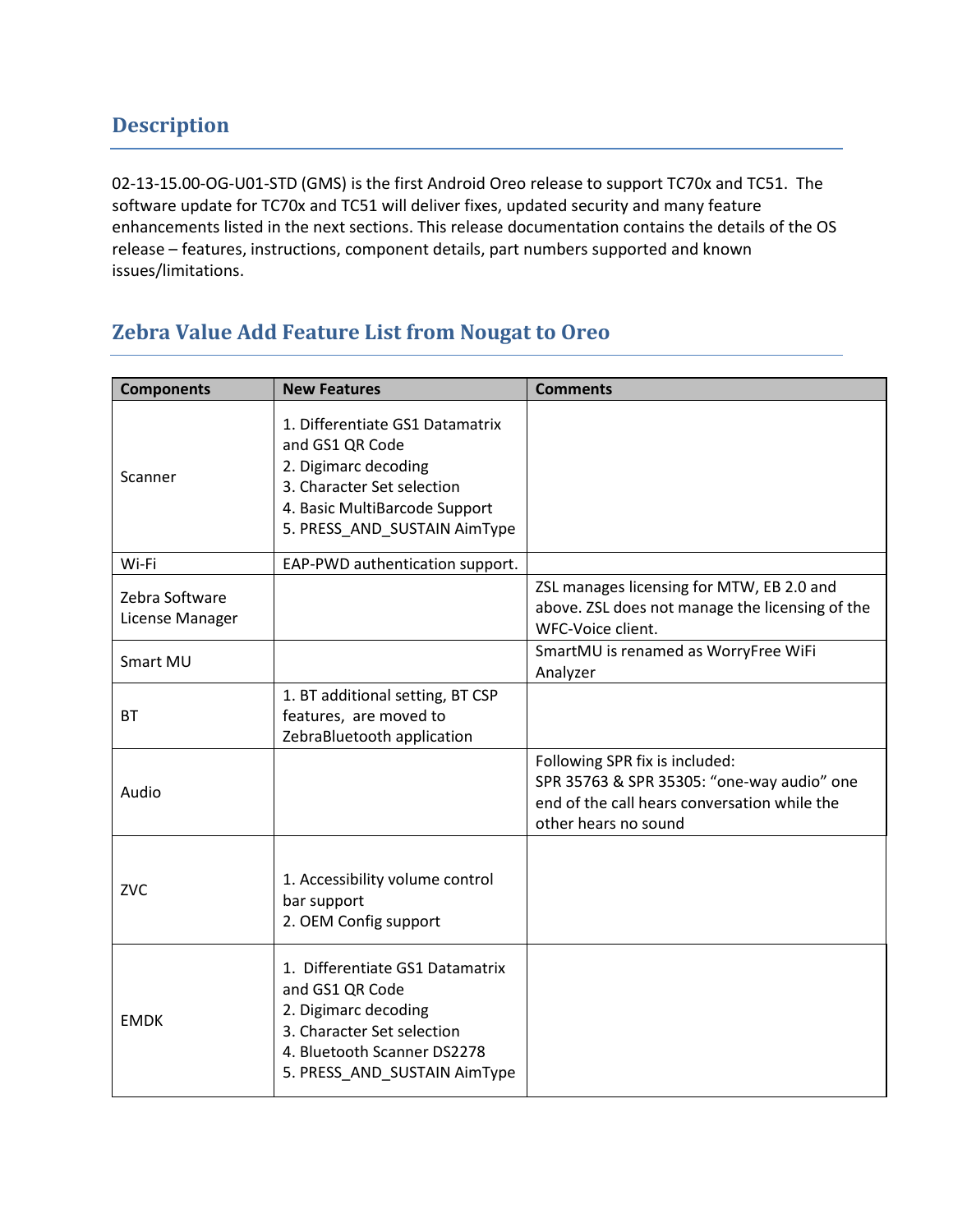| 7. PRESS AND SUSTAIN AimType |
|------------------------------|
|------------------------------|

# <span id="page-2-0"></span>**Component Contents**

| <b>Package Name</b>                  | <b>Package Description</b>                  |
|--------------------------------------|---------------------------------------------|
| FPU ATLAS 02-13-15.00-OG-U01-STD.zip | Full Package Update includes all components |
| ATLAS OG ENT RESET.zip               | Enterprise Reset (Erases Data Partitions)   |
|                                      | Factory Reset (Erases Data & Enterprise     |
| ATLAS OG FACT RESET.zip              | Partitions)                                 |

# **Component Version Info**

| <b>Component / Description</b> | <b>Version</b>                    |
|--------------------------------|-----------------------------------|
| <b>Product Build Number</b>    | 02-13-15.00-OG-U01-STD            |
| <b>Android Version</b>         | 8.1.0                             |
| Linux Kernel                   | 3.10.84                           |
| <b>Android SDK Level</b>       | 27                                |
| Platform                       | QC8956                            |
| <b>Bluetooth Stack</b>         | 4.1                               |
| <b>Flash Size</b>              | 16/32GB                           |
| <b>RAM Size</b>                | 2/4GB                             |
| Scanning                       | 20.0.38.0                         |
| SimulScan                      | 3.0.6 SimulScanEngine 2.0.9       |
| DataWedge                      | 7.0.4                             |
| <b>EMDK</b>                    | 7.0.0.2000                        |
| MXMF / OSX                     | MXMF: 8.2.1.0 / OSX: QCT.81.8.5.1 |
|                                | FUSION_BA_2_11_0.0.022_O          |
| WiFi                           | Radio: BA_2_11_0.0.015_O          |
|                                | Application: BA_2_11_0.0.012_O    |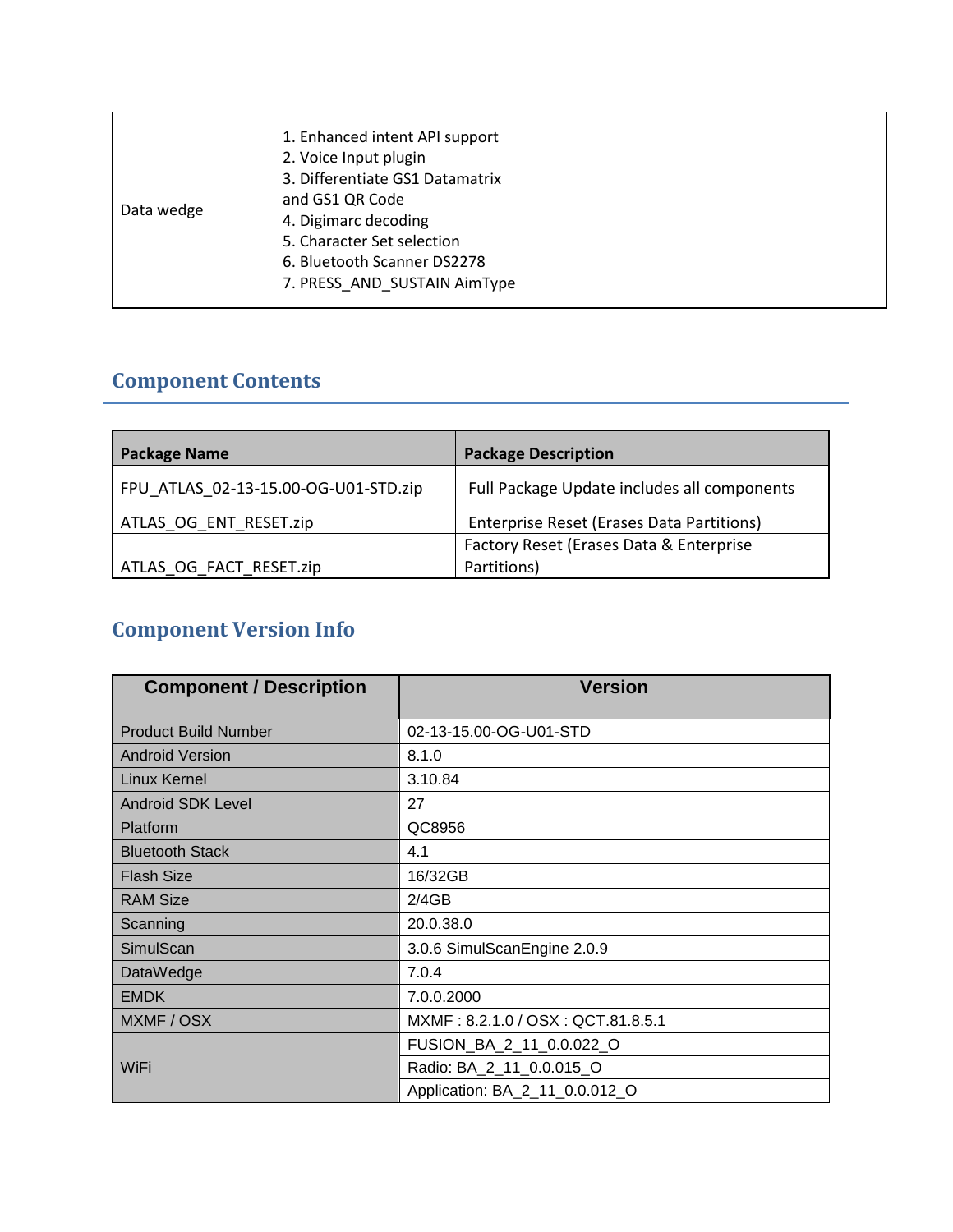|                                  | Middleware: BA_2_11_0.0.015_O                                           |  |
|----------------------------------|-------------------------------------------------------------------------|--|
|                                  | Firmware: 7.35.205.8_20180813                                           |  |
| <b>PTT</b>                       | 3.1.38                                                                  |  |
| <b>Touch FW</b>                  | $TC70x = 1.9-Stylus-1-0 & TC51 = 1.8-Stylus-2.0$                        |  |
| RxLog                            | 5.4.12.0                                                                |  |
| <b>Bluetooth Pairing Utility</b> | 3.14                                                                    |  |
| Zebra Data Service               | 3.4.0.1180                                                              |  |
| <b>Files</b>                     | 8.1.0                                                                   |  |
| <b>Stage Now</b>                 | 3.1.1.1019                                                              |  |
| <b>Battery Swap</b>              | 1.0                                                                     |  |
| <b>User Guide</b>                | 1.0                                                                     |  |
| Camera                           | 2.0.002                                                                 |  |
| <b>MSRN</b>                      | 2.01                                                                    |  |
| <b>ZVC</b>                       | 2.1.0.11                                                                |  |
| <b>Battery Manger</b>            | 1.4.2                                                                   |  |
| ActiveEdge                       | 2.5.16                                                                  |  |
| WorryFree WiFi Analyzer          | 3.2.13                                                                  |  |
| <b>Device Central</b>            | 1.0.6.0                                                                 |  |
| Zebra Software License Manager   | 3.1.1                                                                   |  |
| Audio                            | 0.8.0.0                                                                 |  |
| Diagnostic Tool                  | 1.16.0.1                                                                |  |
|                                  | Zebra/TC70x/TC70x:8.1.0/02-13-15.00-OG-U01-<br>STD/23:user/release-keys |  |
| <b>Finger Print</b>              | Zebra/TC51/TC51:8.1.0/02-13-15.00-OG-U01-<br>STD/23:user/release-keys   |  |
|                                  | Zebra/TC51/TC51HC:8.1.0/02-13-15.00-OG-U01-<br>STD/23:user/release-keys |  |
| <b>Security Patch Level</b>      | Oct 01, 2018                                                            |  |
| <b>GMS Version</b>               | 8.1 201809                                                              |  |

Following is the list of SPRs which are either fixed new in Oreo or fixed in earlier OS versions and carried forward to Oreo OS version:

- SPR-32125 -- Resolved out of memory issue observed in firmware .
- SPR-32320 -- Resolved an issue wherein WIFI disconnects
- SPR-32403 -- Resolved an issue wherein Scanning Invokes toggling between tab in google chrome
- SPR-32611 -- Resolved an issue wherein device disconnects from WLAN network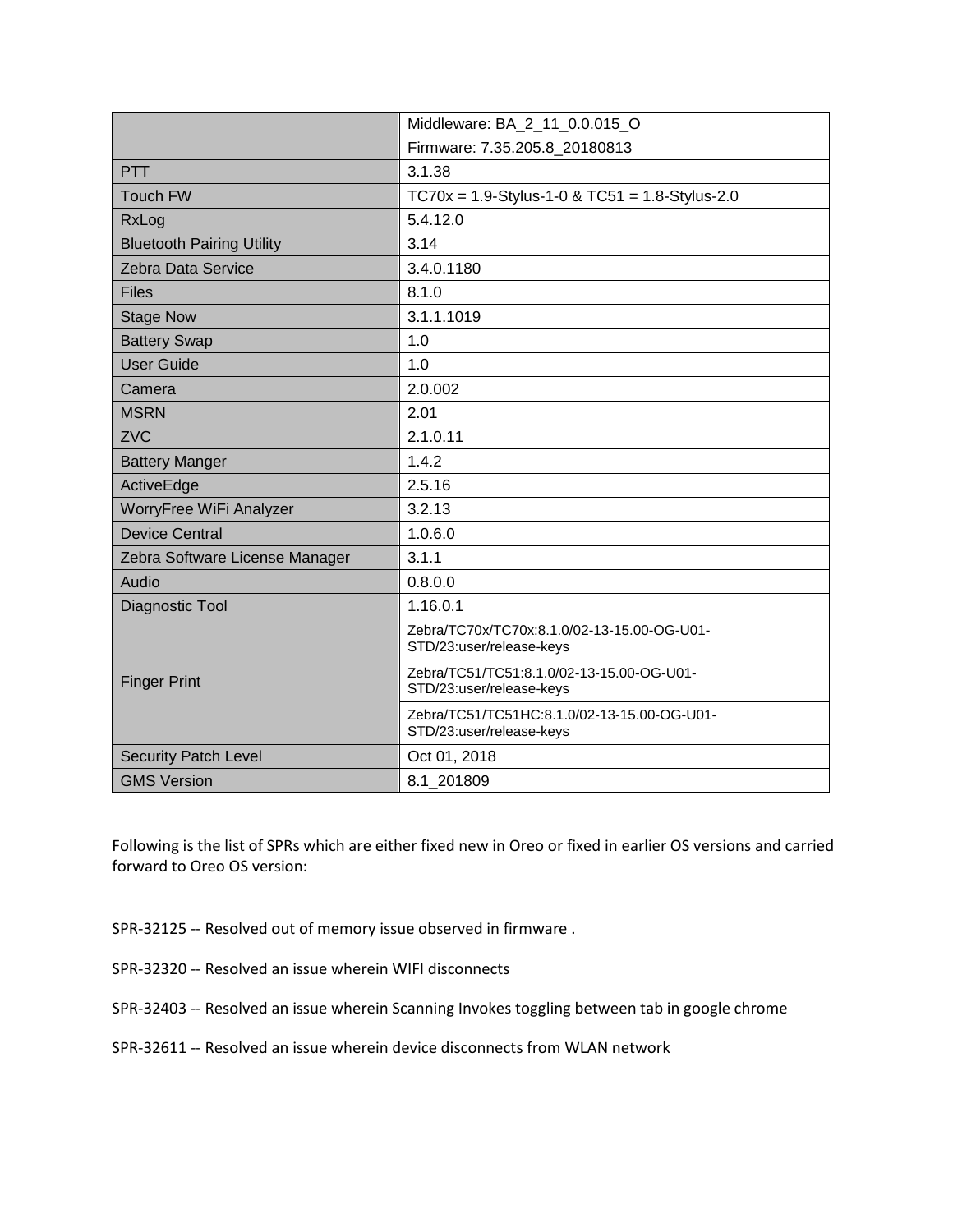SPR-32626 -- Resolved an issue wherein remap capacitive buttons BACK HOME MENU SEARCH using EMDK or StageNow results in Unsupported Key error

SPR-32647 -- Resolved an issue wherein Radio Driver fails, unbale to answer the calls.

SPR-32684 -- Resolved an issue wherein FTOverDS setting via StageNow was disabled

SPR-32699 -- Resolved an issue wherein device takes 4 minutes to connect WIFI after undocking from Ethernet cradle

SPR-32732 -- Resolved an issue wherein decoded data unable to display in TC56 device pages programmatically

SPR-32880 -- Resolved an issue wherein Keymapping StageNow GUI cannot handle remap PTT and ScanR and Rear\_Button remapping for TC51 TC56 devices

SPR-32965 -- Resolved an issue wherein TC75x device using puck adaptor for MC95 cradle and older cradle CRD9500-4000ER (ADMTech 8513 Ethernet chipset)

SPR-33049 -- Added API to set the pin screen lock

SPR-33207 -- Resolved an issue wherein DDT was showing battery Cycles always Zero and a Green OK flag

SPR-33311/34046 -- Resolved Voxware issue with MODCOM ONE HS3000/BTH 430) with OpenSLES Audio SCO Channel and Mic when RS507 BT Disconnects

SPR-33317 -- Resolved an issue wherein the BT pair app in HID mode is not supported for TC70X device

SPR-33425 -- Resolved an issue wherein Mx Framework was not working properly after installing previous patch

SPR-33462 -- Resolved an issue wherein Keymapping CSP is being suspended when device locks

SPR-33521 -- Resolved an issue wherein PingID Failed to run

SPR-33671 -- Resolved an issue wherein EMDK profile update failed to add WIFI profile if username contains backslash followed by number

SPR-33729 -- Resolved an issue wherein the TC56 device does not read the same symbiology's within the timeout configure

SPR-33799 -- Resolved an issue wherein data wedge is sending char 10 instead of char 13 in TC51 device

SPR-33812 -- Resolved an issue wherein NONE selection is not available when SIM card is in device

SPR-33862 -- Resolved an issue wherein screen Time off settings using display manager CSP was not working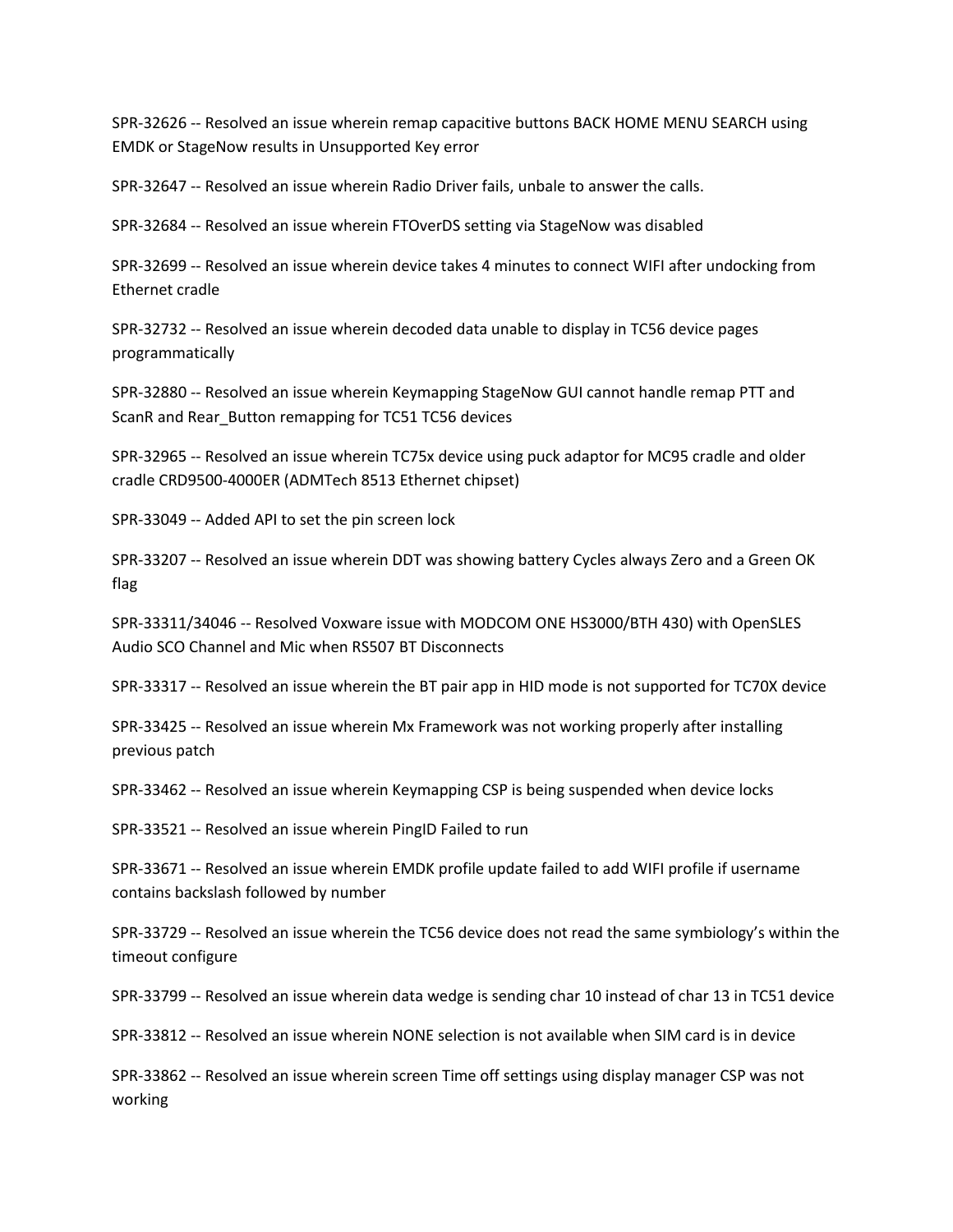SPR-33936 -- Resolved an issue wherein TC56 device was unable to turn off camera shutter sound

SPR-33981 -- Resolved an issue wherein Czech Republic Regulatory Country cannot be set using Wifi config profile via StageNow

SPR-34028 -- Resolved a Microphone performance issue when device is in speakerphone mode.

SPR-34083 -- Resolved an issue wherein Disable WWAN Radio via AirWatch using StageNow XML Failing to Bind

SPR-34123 -- Resolved an issue wherein TC75 device suppress key not working

SPR-34145 -- Resolved an issue wherein indexing of the WEP key was not handled correctly in framework as well as in WifiConfig.csp

SPR-34175 -- Resolved an issue wherein device information is missing when used with right-to-left languages

SPR-34179 -- Resolved an issue wherein TC70x device exhibiting delays to complete association to closerange AP.

SPR-34213 -- Resolved an issue wherein error message seen during staging in TC75 device

SPR-34221 -- Resolved an issue wherein TC51 device not responding to WLAN EAP Request

SPR-34259 -- Resolved an issue wherein limit USB usage to allow external storage only using UsbMgr

SPR-34267 -- Resolved an issue wherein TC51 device failed to enable USB debugging via Stage Now

SPR-34278 -- Resolved an issue wherein 2.4 GHz Connectivity on WLAN lost after few minutes

SPR-34300 -- Resolved an issue wherein lock Screen does not allow for Inverted Use Case in TC51 device

SPR-34308 -- Resolved an issue wherein TC70x device SE4750-SR has difficulty scanning poor quality barcodes

SPR-34311 -- Resolved an issue wherein Fully Qualified Domain Name (FQDN) blocks the device to acquire IP address due to parsing error

SPR-34313 -- Resolved an issue wherein the device generates keyScanCode 228 automatically after it goes to standby

SPR-34338 -- Resolved an issue wherein the Device was not able to process received EAP request even after multiple attempts from AP resulting in DEAUTH from AP

SPR-34346 -- Resolved an issue wherein Velocity app installation was not persisting after reboot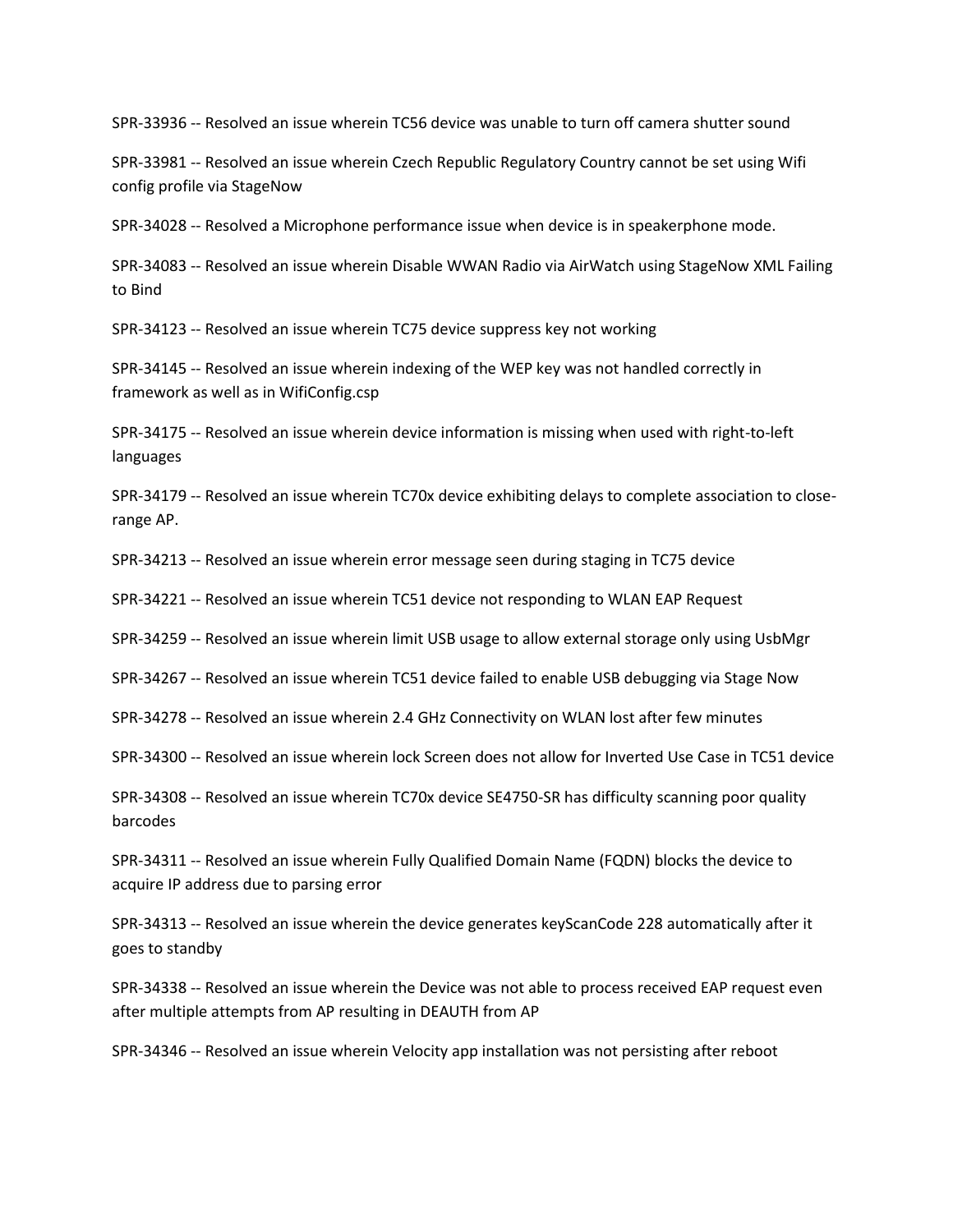SPR-34349 -- Resolved an issue wherein large audio gaps and some generic network issues seen in device

SPR-34353 -- Resolved RxLogger issue

SPR-34420 -- Resolved Enterprise keyboard issue on TC75 device

SPR-34429 -- Resolved an issue wherein Data Wedge did not load the "default Profile0" as per the expectation

SPR-34432 -- Resolved an issue wherein NTP is not able to sync time based on the interval

SPR-34441 -- Resolved an issue wherein each mail content Sync Feature is causing the issue

SPR-34445 -- Resolved a DS3678-ER no beam issue

SPR-34448 -- Resolved an issue wherein the device was unable to detect external SDCARD post suspend

SPR-34472 -- Resolved an issue wherein framework is unable to throw transaction too large exception

SPR-34578/34579 -- Resolved an issue wherein headset audio volume is too low when used with VoIP applications

SPR-34590 -- Resolved an issue wherein MX Framework does not restart after being killed by lowmemkiller

SPR-34595 -- Resolved an issue wherein StageNow failed to locate xml file in sdcard

SPR-34614 -- Resolved an issue wherein data Wedge goes into a condition where scanner cannot be enabled due to quick enable and disable the scanner via intent APIs

SPR-34627 -- Resolved an issue wherein the TC51 device Unable to Enroll into Soti as DO using Hashtag Method

SPR-34633 -- Resolved a WIFI issue in TC51 device

SPR-34648 -- Resolved an issue wherein DHCP Client was crashing

SPR-34676 -- Resolved an issue wherein AirWatch launching error seen on TC51 and TC56 device

SPR-34679 -- Resolved an issue wherein error seen when setting Band Selection to Auto via StageNow

SPR-34695 -- Resolved an issue wherein Play Protect setting not boot Persistent in TC51 device.

SPR-34757 -- Resolved an issue wherein reboot loop - issue manifests during DHCP assignment on VC80 device

SPR-34781 -- Resolved an issue wherein data wedge is sending char 10 instead of char 13 in TC20 device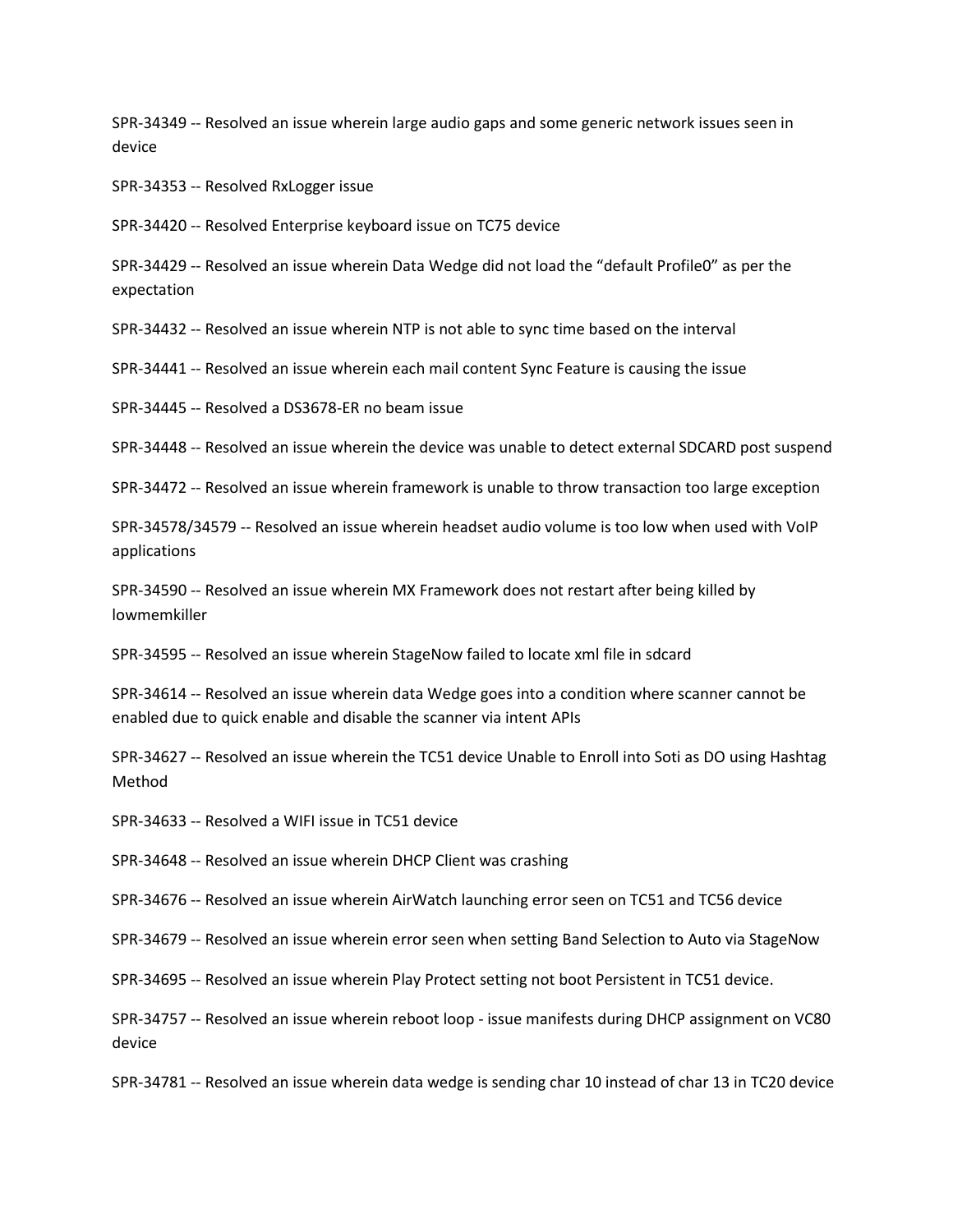SPR-34784 -- Resolved an issue wherein safe battery swap leads to Recovery process failure with battery reported as 0% on TC51 device

SPR-34810 -- Resolved an issue wherein Vocera VCS Client is seeing delays on TC51 device

SPR-34816 -- Resolved an issue wherein DHL GCA application scanner beam disabled on TC56 device

SPR-34888 -- Resolved an issue wherein Key programmer app fails to launch

SPR-34894 -- Resolved an issue wherein DATAWEDGE PROFILE RANDOMLY DISABLING CAUSING SCANNER TO STOP

SPR-34906 -- Resolved an issue wherein the TC51 device stuck at splash screen after velocity installation

SPR-34970 -- Resolved Speech Quality issue.

SPR-34972 -- Added DW new implementation to avoid delay in enable and disable the scanner

SPR-35021 -- Resolved an issue wherein the TC51 device Update not preserving Proxy Auto-PAC setting.

SPR-35054 -- Resolved an issue wherein the device Unable to scan MSI barcode due to insufficient quiet zone

SPR-35062 -- Resolved Default Launcher issues when MX configures whitelist or installs 3rdparty Launcher - through AirWatch on TC70X device

SPR-35090 -- Resolved an issue wherein the device connected to network, but Wi-Fi icon shows an "X"

SPR-35116 -- Resolved data limit setting issue on TC56

SPR-35231 -- Resolved an issue wherein SIP call experiencing choppy audio when call transferred to TC51 WFC

SPR-35414 -- Method to differentiate scanners support has been added

SPR 35763 -- Resolved an issue wherein "one-way audio" one end of the call hears conversation while the other hears no sound

#### <span id="page-7-0"></span>**Installation Requirements**

Download both Full Package and Reset Packages (Optional). Read specific notes on OS-Upgrade and OS-Downgrade scenarios for more details.

#### **Specific notes on OS-Upgrade Scenarios:**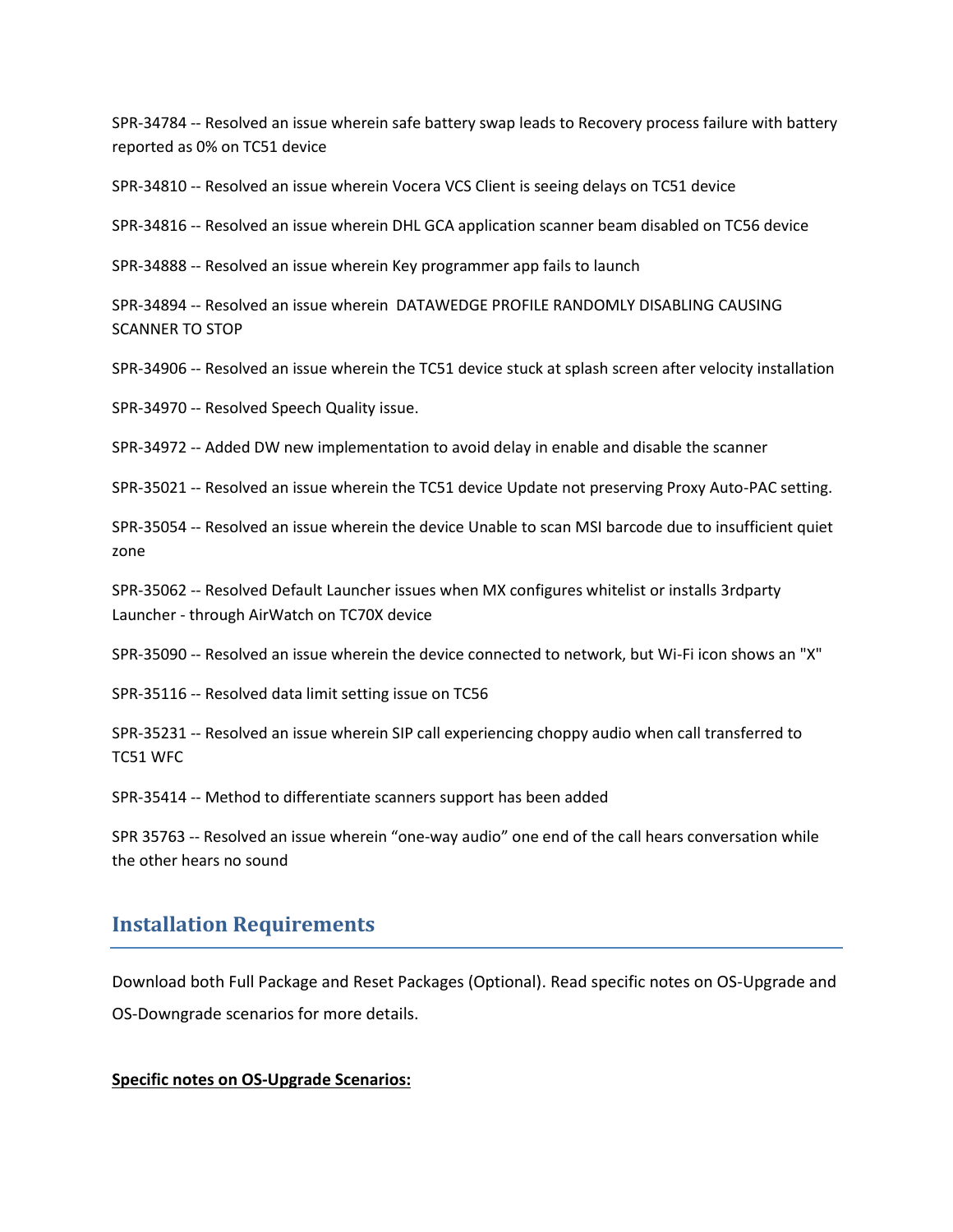1. OS Upgrade behavior for normal upgrade is same as in previous releases. Data persistence is maintained for the normal upgrade scenarios.

Following are the examples of the normal upgrade scenarios:

- a. Marshmallow (GMS) -> Oreo (GMS)
- b. Marshmallow (NGMS) -> Oreo (NGMS)
- c. Nougat (GMS) -> Oreo (GMS)
- d. Nougat (NGMS) -> Oreo (NGMS)
- e. Oreo (GMS) -> Oreo (GMS)
- f. Oreo (NGMS) -> Oreo (NGMS)
- 2. When user performs **cross upgrade** from Nougat to Oreo, **system performs automatic enterprise reset**.

Following are the examples of **cross upgrade** scenarios where automatic enterprise reset is performed by the system:

- a. Nougat (GMS) -> Oreo (NGMS)
- b. Nougat (NGMS) -> Oreo (GMS)
- 3. When user performs **cross upgrade** from Marshmallow to Oreo, he needs to perform manual enterprise reset. For this, he needs to download enterprise reset package.

Following are the examples of **cross upgrade** scenarios where manual enterprise reset is required to be performed by the user:

- a. Marshmallow (GMS) -> Oreo (NGMS)
- b. Marshmallow (NGMS) -> Oreo (GMS)

#### **Specific notes on OS-Downgrade Scenarios:**

**OS downgrade** behavior has changed in Oreo. Automatic enterprise data reset is performed when the system detects OS downgrade operation.

Following are the examples of OS downgrade operations:

- a) Oreo (GMS/NGMS) -> Nougat (GMS/NGMS)
- b) Oreo (GMS/NGMS) -> Marshmallow (GMS/NGMS)
- c) Downgrading to lower level patch versions within Oreo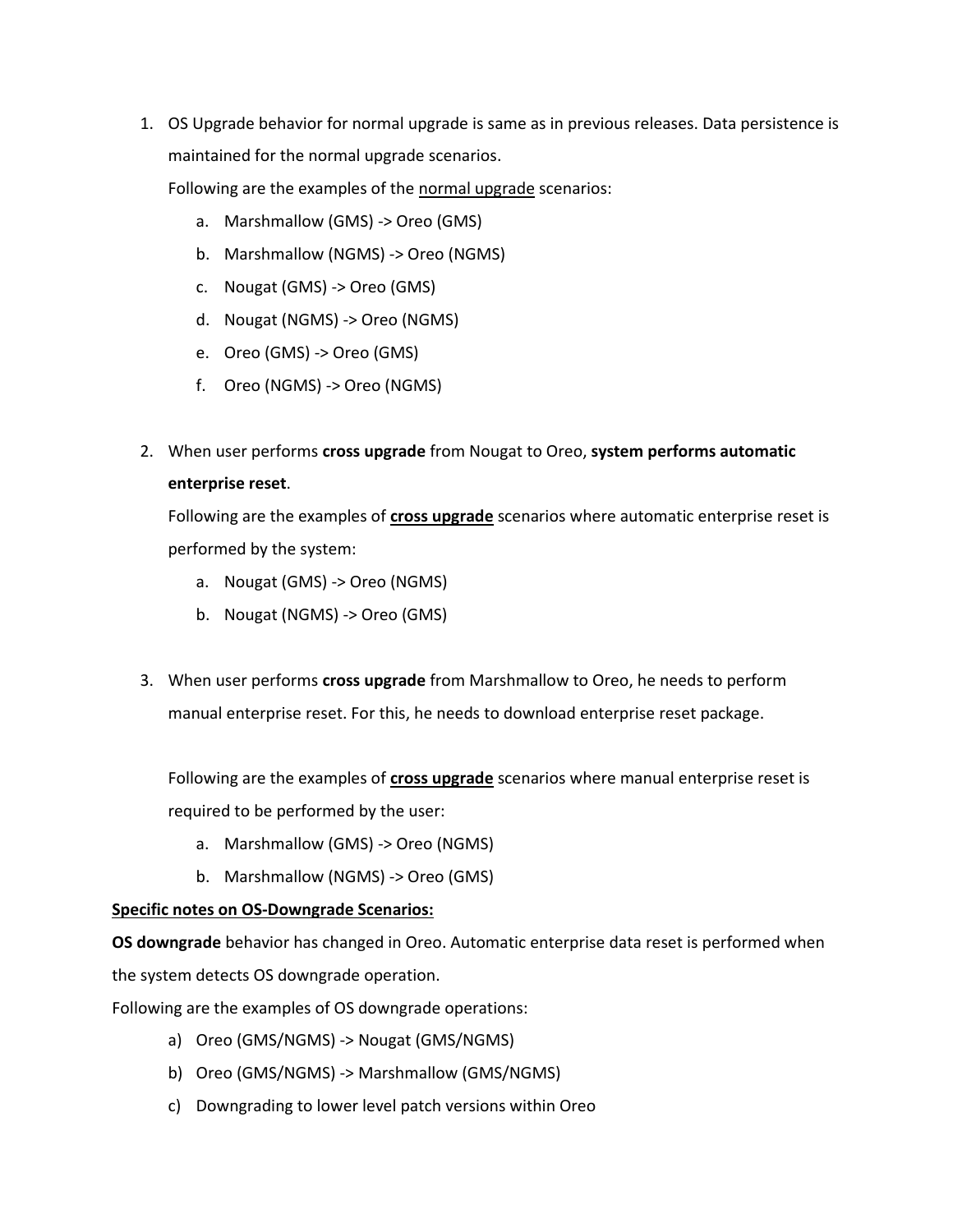#### **General notes:**

There is a new feature **"Data reset screen"** introduced in Android Oreo to handle error scenarios while updating OS. This data reset screen is triggered when the system encounters error situations like continuous system service crash or any application crash during the OS update process. The data reset screen prompts user to select one of the following options

- a) "Try again"
- b) "Factory Reset"

Select option (a) "Try again" to continue the OS update process. Do not select option (b) "Factory Reset", as it will erase the user data.

## <span id="page-9-0"></span>**Installation Instructions**

#### Using ADB Sideload

The installation instructions assume you have ADB installed on your PC (the adb drivers etc..) and your TC70x/TC51 has developer options enabled and USB debugging ON. Instructions on HOW TO enable ADB is also captured in the Integrator guide.

- 1. Plug the TC70x/TC51 into the USB & Charging Cable and then the Cable to the PC. If you have a Cradle with USB connectivity, connect it now.
- 2. You may need to pull down the top menu and if you see "USB for charging", touch it and then change it to "File transfers".
- 3. Open Command Prompt, run *"adb devices"* and check if you can see the device's serial number… If yes, proceed… if not, you will need to get the PC set up with the proper drivers or install an External SD Card.
- 4. You may also get a pop up on your PC (Win 7) that you will be connected as a Portable Media Player… this can be ignored.

#### ❖ **Download Image**

a) FPU\_ATLAS\_02-13-15.00-OG-U01-STD.zip listed above in content section b) Reset files (Optional)

5. Entering Recovery Mode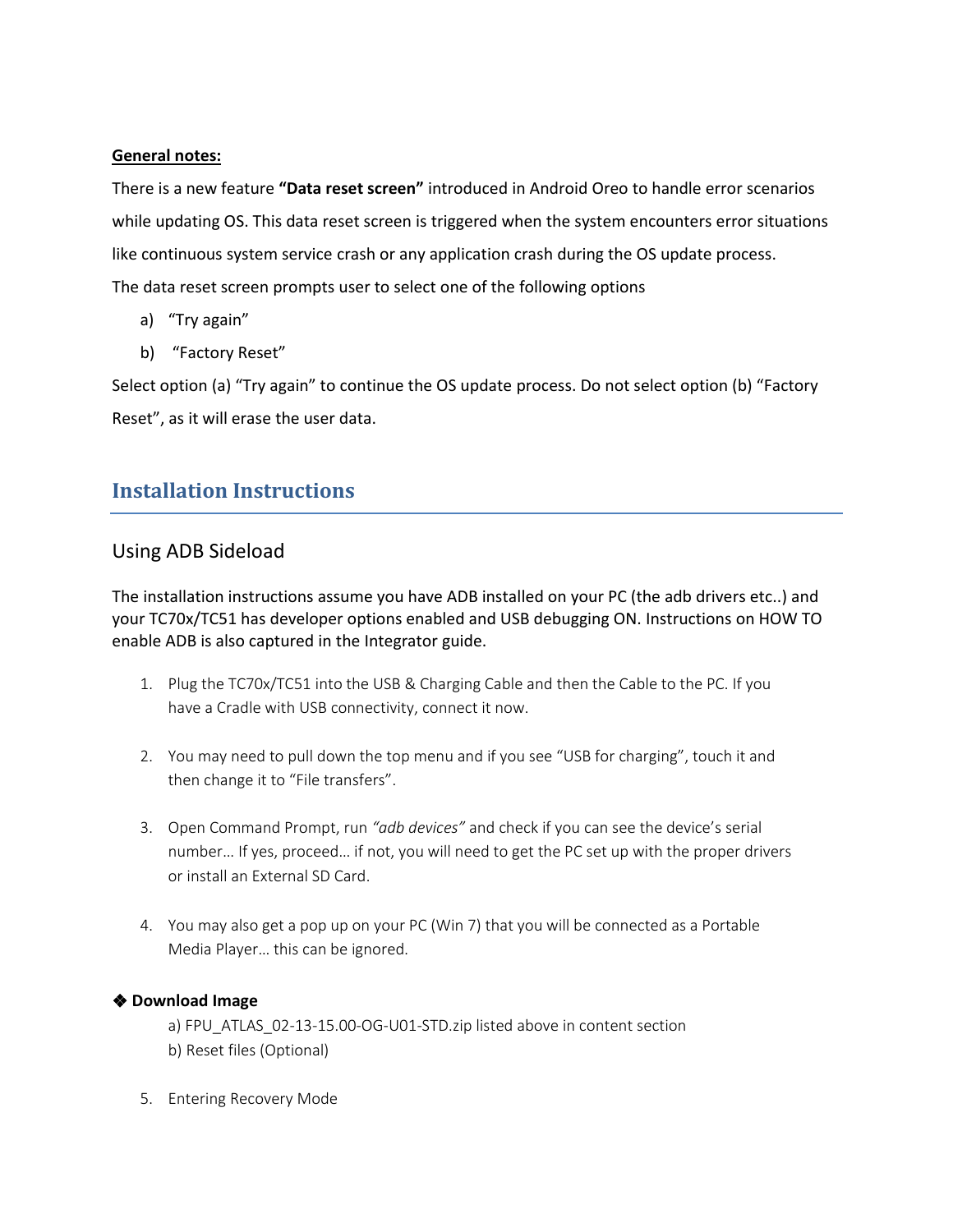- a. Choice 1: In Command Prompt, type *"adb reboot recovery"* and click enter.
- b. Choice 2:
	- Reset and hold PTT key
	- When Zebra Technologies logo appears on the screen Release the PTT Key
- 6. Your TC70x/TC51 will reboot and put you on the Android Recovery screen.
- 7. If applying update via sideload Method
	- a. Use the Volume + and to highlight, "Apply update from ADB" and press the Power key to select it for applying OS upgrade package
	- b. Use the Volume + and to highlight, "Apply downgrade from ADB" and press the Power key to select it for applying OS downgrade package
- 8. With your Command Prompt open in the Host machine, type *"adb sideload"* command and add a space and then drag and drop the Full Package Update zip file on to it and click enter.
	- a. Your PC screen will show files being installed and a little blue horizontal progress bar on your device will show status... and after about  $6<sup>th</sup>$  minutes (could be 10+ minutes if installing GMS) it should be done and you should be back at the Android Recovery screen.
	- b. Repeat above steps for all mandatory packages
- 9. *"Reboot system now"* is highlighted. Press the Power Key to Reboot.

10. Device reboots and you see Zebra on top and POWERED BY android at the bottom and after about 1 minute will transition to the TC70x/TC51 Touch Computer splash screen with 5 dancing white dots at bottom… it will stay at this screen for a little over another minute (could be another 7+ minutes if installing GMS) and then you are at the Factory "Welcome" screen.

11. If you installed a GMS BSP, you will need to complete the process by setting up Wi‐Fi and Email accounts and such. If on AOSP (non‐GMS), there is no process to follow.

12. At the Home Screen, we need to verify that the BSP upgrade took place and set the Date & Time.

- a. Go to "Settings" and scroll down to "About phone" and look at the "Build number". It should start with "02-13-15.00-OG-U01-STD". Now you are on the correct BSP.
- b. Setting the Date and Time. If you associate to a WLAN AP, do so now, as it should automatically set the time and date… the only thing left is to set the time zone. Go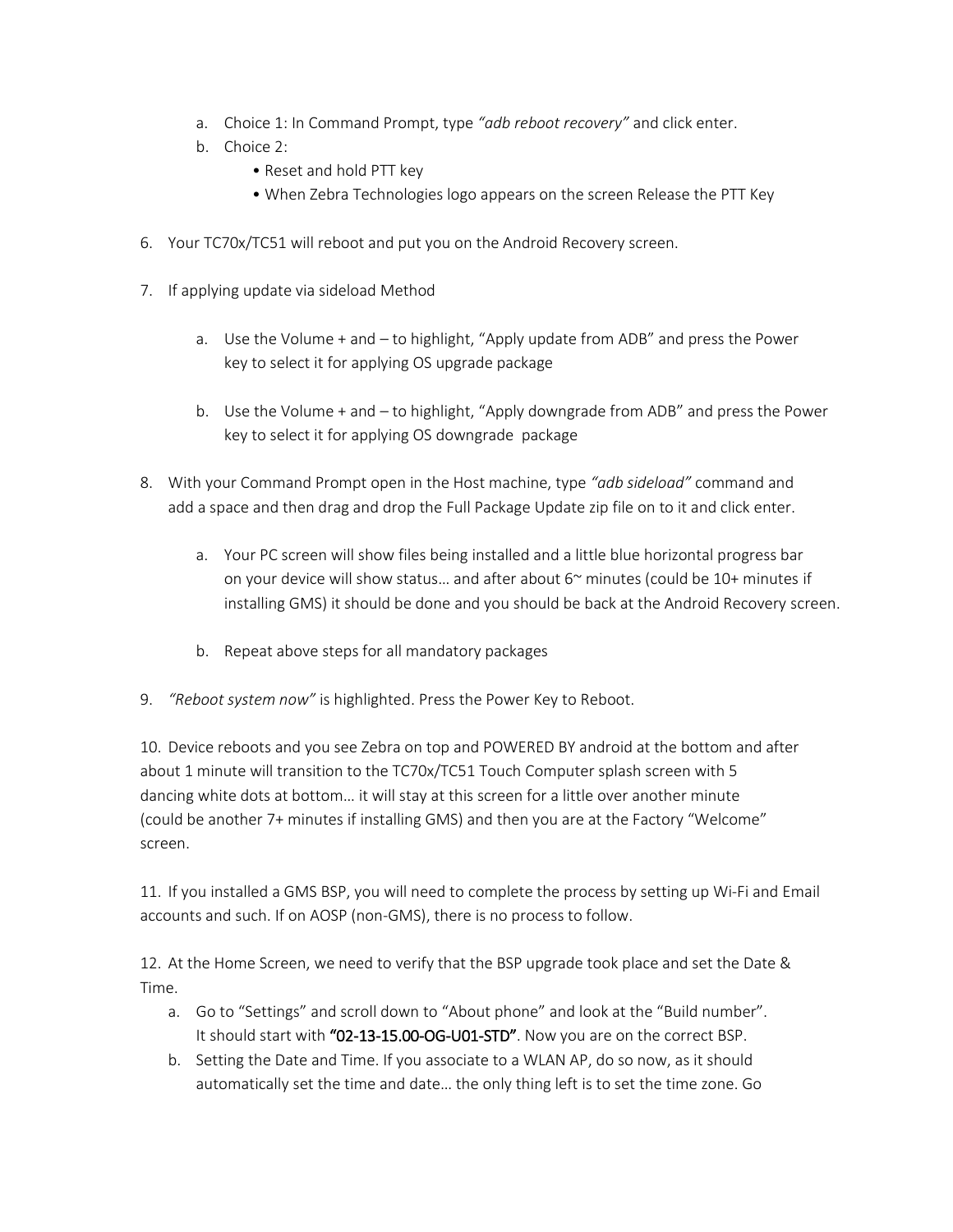to "Settings" and scroll to and select "Date & time". Scroll down to and select "Select time zone", and scroll down to and select the appropriate time zone and you are done.

13. Now you are all set to use your TC70x/TC51.

### Using External SD Card

- 1. Plug the TC70x/TC51 into the USB & Charging Cable and then the Cable to the PC. If you have a Cradle with USB connectivity, connect it now.
- 2. You may need to pull down the top menu and if you see "USB for charging", touch it and then change it to "File transfers".
- 3. Download FPU\_ATLAS\_02-13-15.00-OG-U01-STD.zip file and Reset Files (Optional) and drag & drop the files on External SD card.
- 4. Entering Recovery Mode
	- a. Reset and hold PTT key
	- b. When Zebra Technologies logo appears on the screen, release the PTT Key
- 5. Your TC70x/TC51 will reboot and put you on the Android Recovery screen.
- 6. Applying update via External SD card
	- a. Use the Volume + and to highlight select option to "Apply update from SD card" and press the Power Key to select it for applying a OS upgrade package. Note: If you want to apply a downgrade package, select option "Apply downgrade from SD card".
	- b. Use the Volume + and to highlight package to be installed (FPU\_ATLAS\_02-13-15.00- OG-U01-STD.zip) and press the Power Key to select it.
	- c. Repeat above steps for all mandatory packages
- 7. *"Reboot system now"* is highlighted. Press the Power Key to Reboot.
- 8. Device reboots and you see Zebra on top and POWERED BY android at the bottom and after about 1 minute will transition to the TC70x/TC51 Touch Computer splash screen with 5 dancing white dots at bottom… it will stay at this screen for a little over another minute (could be another 7+ minutes if installing GMS) and then you are at the Factory "Welcome" screen.
- 9. If you installed a GMS BSP, you will need to complete the process by setting up Wi-Fi and Email accounts and such. If on AOSP (non‐GMS), there is no process to follow.
- 10. At the Home Screen, we need to verify that the BSP upgrade took place and set the Date & Time.
	- a. Go to "Settings" and scroll down to "About phone" and look at the "Build number".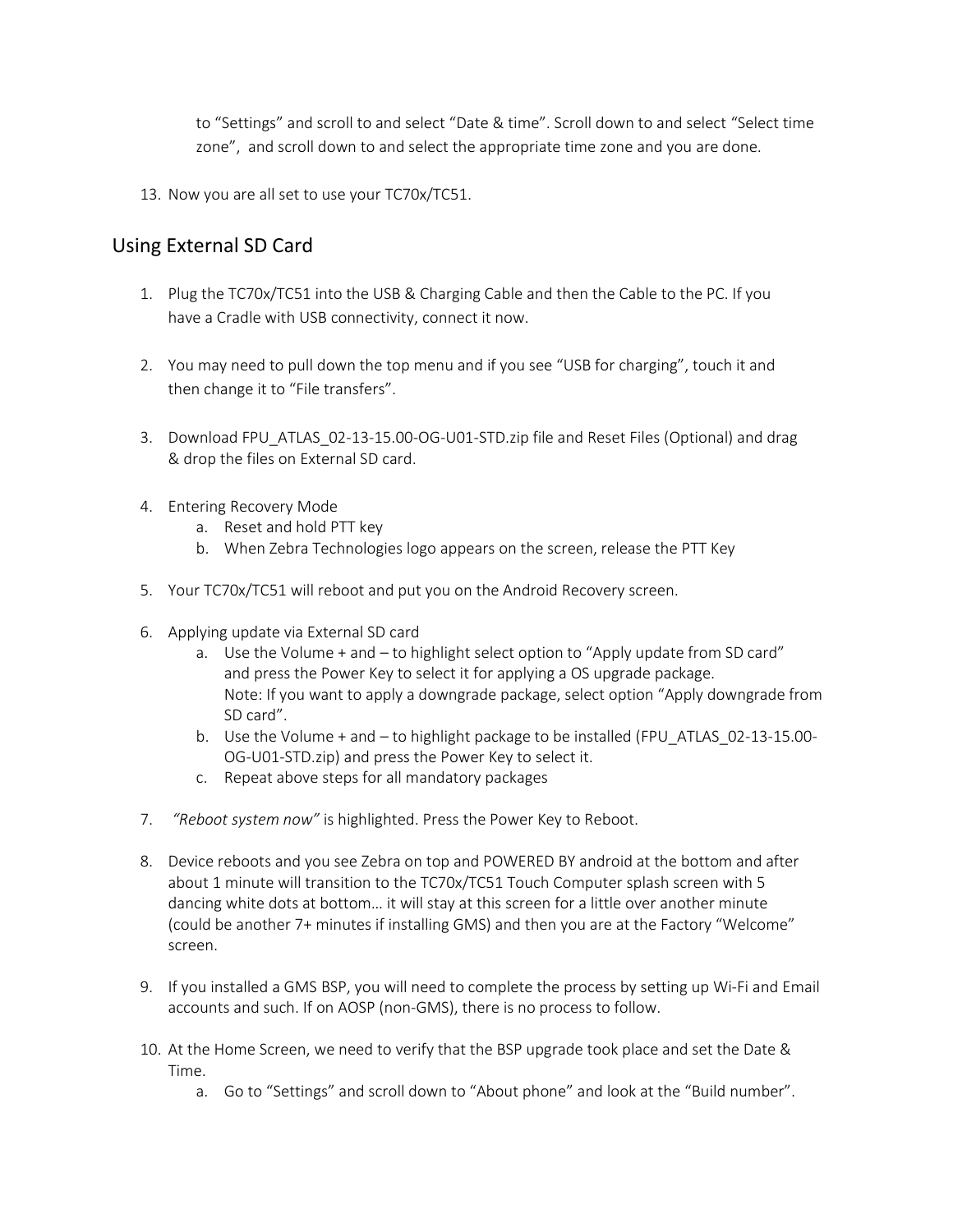It should start with "02-13-15.00-OG-U01-STD". Now you are on the correct BSP.

- b. Setting the Date and Time. If you associate to a WLAN AP, do so now, as it should automatically set the time and date… the only thing left is to set the time zone. Go to "Settings" and scroll to and select "Date & time". Scroll down to and select "Select time zone", and scroll down to and select the appropriate time zone and you are done.
- 11. Now you are all set to use your TC70x/TC51.

# <span id="page-12-0"></span>**Device Compatibility**

| <b>TC51</b>               |                         |  |
|---------------------------|-------------------------|--|
| <b>Device Part Number</b> | <b>Operating System</b> |  |
| TC510K-1PAZU2P-US         | Android M, N, O         |  |
| TC510K-1PAZU2P-A6         | Android M, N, O         |  |
| TC510K-1PAZU4P-US         | Android M, N, O         |  |
| TC510K-1PAZU4P-A6         | Android M, N, O         |  |
| TC510K-1HDZU2P-US         | Android M, N, O         |  |
| TC510K-1HDZU4P-US         | Android M, N, O         |  |
| TC510K-1HDZU2P-A6         | Android M, N, O         |  |
| TC510K-1HDZU4P-A6         | Android M, N, O         |  |
| TC510K-1PAZU2P-IA         | Android M, N, O         |  |
| TC510K-1PAZU4P-IA         | Android M, N, O         |  |

This software release has been approved for use on the following devices.

| TC70x                     |                         |  |  |
|---------------------------|-------------------------|--|--|
| <b>Device Part Number</b> | <b>Operating System</b> |  |  |
| TC700K-0MB22B0-A6         | Android M, N, O         |  |  |
| TC700K-0MB24B0-A6         | Android M, N, O         |  |  |
| TC700K-0MB22B0-US         | Android M, N, O         |  |  |
| TC700K-0MB24B0-US         | Android M, N, O         |  |  |
| TC700K-0MB22B0-IA         | Android M, N, O         |  |  |

Supported FIPS and TAA Compliant SKUS: